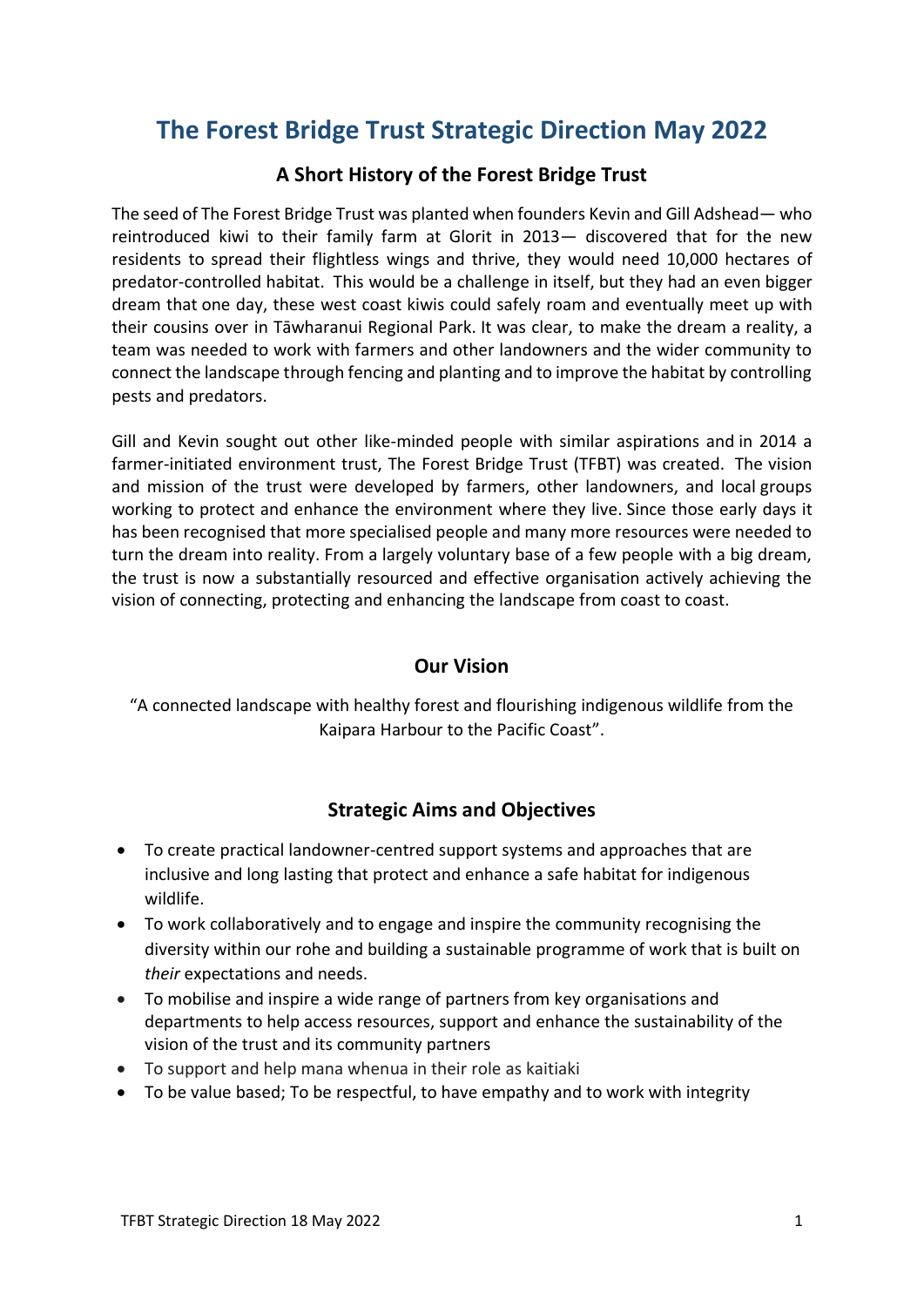# **Scope of the Forest Bridge Trust**

Our area of interest, shown below on the map to the right, extends from just above Wellsford and Te Arai in the north, to just above Waiwera and Kaukapakapa in the South. An area of 130,000 hectares encompassing both rural and residential Rodney.

However, our focus until 2025 is on building a "Central Bridge" of 54,000 hectares connecting the existing wildlife sanctuaries at Mataia Restoration Project in the west to the Tawharanui Regional Park and Mt Tamahunga in the east. A key goal for us here is to achieve 40,000 hectares of our Central Bridge (74.1%) within mustelid-controlled networks by 2025 (NB. mustelids include: ferrets, stoats and weasels).

The **Central Bridge** is shown on the map below. From 2025, growth of our work will extend to the **North and South Flanks** adjoining the Central Bridge, creating even greater connectivity from the Kaipara Harbour to the Pacific Coast.

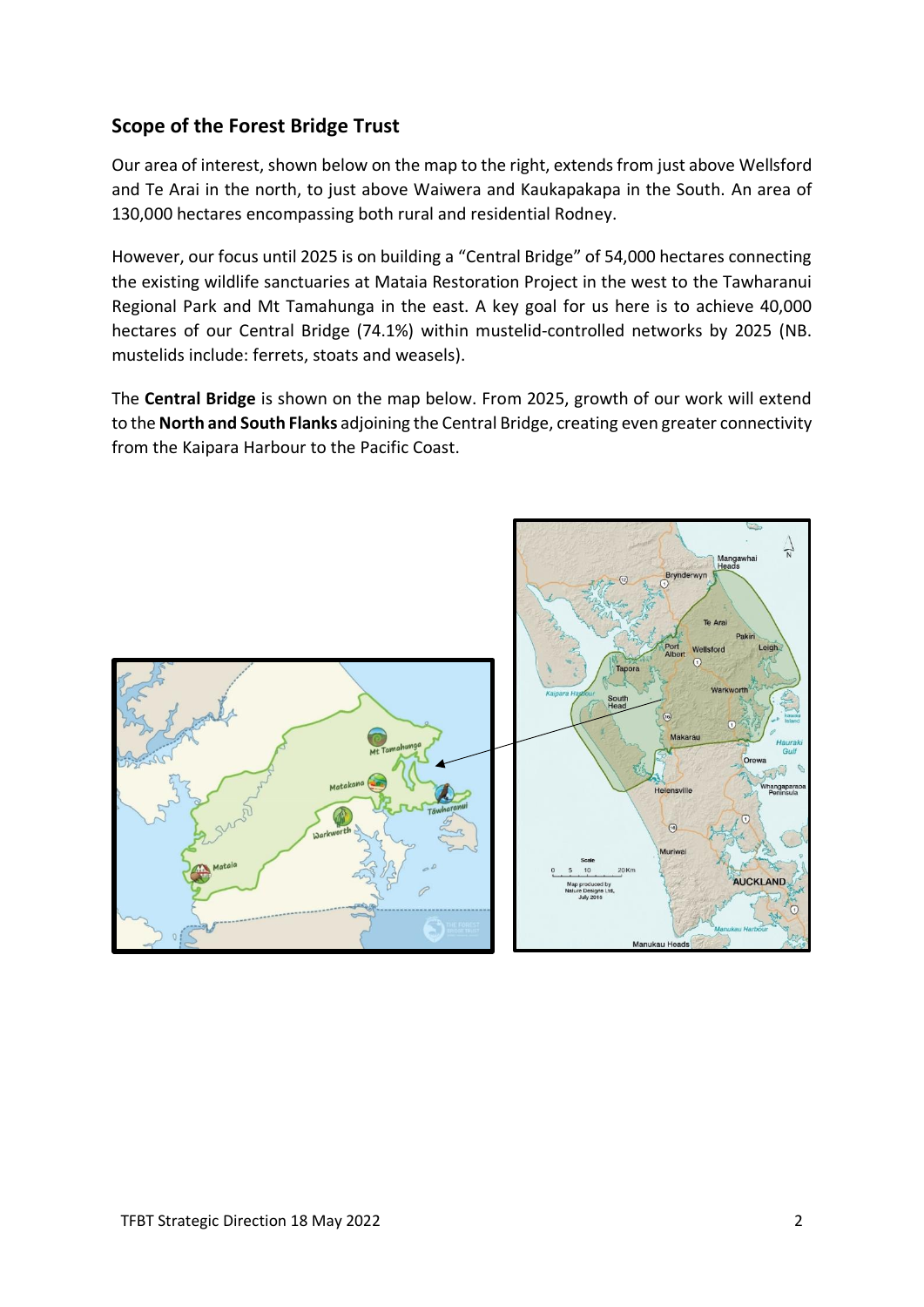# **Our Long Term Plan**

We plan that our vision will be fully realised by 2070. To achieve this we have a three stage plan:

**Vision**

# **A connected landscape with healthy forest and flourishing indigenous wildlife from the Kaipara Harbour to the Pacific Coast**

| Long term<br>outcomes<br>(to 2070)             | Habitat that can<br>support indigenous<br>wildlife has increased<br>by 80%.                                      | Indigenous<br>terrestrial wildlife<br>has become more<br>diverse across the<br>Entire Bridge.             |                         | It is possible for kiwi to<br>move safely through the<br>Entire Bridge from coast to<br>coast.                     |    |              | Kiwi, kaka and<br>toutouwai/robin are<br>breeding within the<br>Bridge.                                                                      |                                  |                                                                     | 80% of key landowners within the<br>Entire Bridge are enabling<br>eradication of predators on their<br>properties with support from a<br>range of external partners. |
|------------------------------------------------|------------------------------------------------------------------------------------------------------------------|-----------------------------------------------------------------------------------------------------------|-------------------------|--------------------------------------------------------------------------------------------------------------------|----|--------------|----------------------------------------------------------------------------------------------------------------------------------------------|----------------------------------|---------------------------------------------------------------------|----------------------------------------------------------------------------------------------------------------------------------------------------------------------|
|                                                |                                                                                                                  |                                                                                                           |                         |                                                                                                                    | ∧  |              |                                                                                                                                              |                                  |                                                                     |                                                                                                                                                                      |
| <b>Medium</b><br>term<br>outcomes<br>(to 2030) | 60% of the Entire<br>Bridge is included<br>within predator-<br>controlled networks.                              | 5km of new fencing per<br>year is improving<br>connectivity for<br>indigenous terrestrial<br>wildlife.    |                         | There are increased<br>numbers and<br>diversity of<br>indigenous wildlife<br>species.                              |    |              | 50% of key landowners of the<br>Entire Bridge are engaged and<br>supportive of predator control<br>and habitat restoration on their<br>land. |                                  |                                                                     | A diverse range of<br>partners sustain funding<br>and support for predator<br>control and habitat<br>restoration.                                                    |
|                                                |                                                                                                                  |                                                                                                           |                         |                                                                                                                    | ∕ጒ |              |                                                                                                                                              |                                  |                                                                     |                                                                                                                                                                      |
| <b>Short term</b><br>outcomes<br>(to 2025)     | Three kiwi<br>translocations are<br>supported into<br>predator-controlled<br>areas within the<br>Central Bridge. | 40,000 hectares<br>of the Central<br>Bridge is<br>included within<br>mustelid-<br>controlled<br>networks. | improving<br>indigenous | <b>Within the Central</b><br>Bridge 5km of new<br>fencing per year is<br>connectivity for<br>terrestrial wildlife. |    | outcomes are | Key species indicators<br>show biodiversity<br>trending positive from<br>predator control.                                                   | within the Central<br>Bridge are | 70% key landowners<br>contributing to TFBT's<br>long term outcomes. | <b>External partnerships</b><br>are effectively<br>supporting the work<br>of TFBT and value<br>and understand<br>TFBT's role.                                        |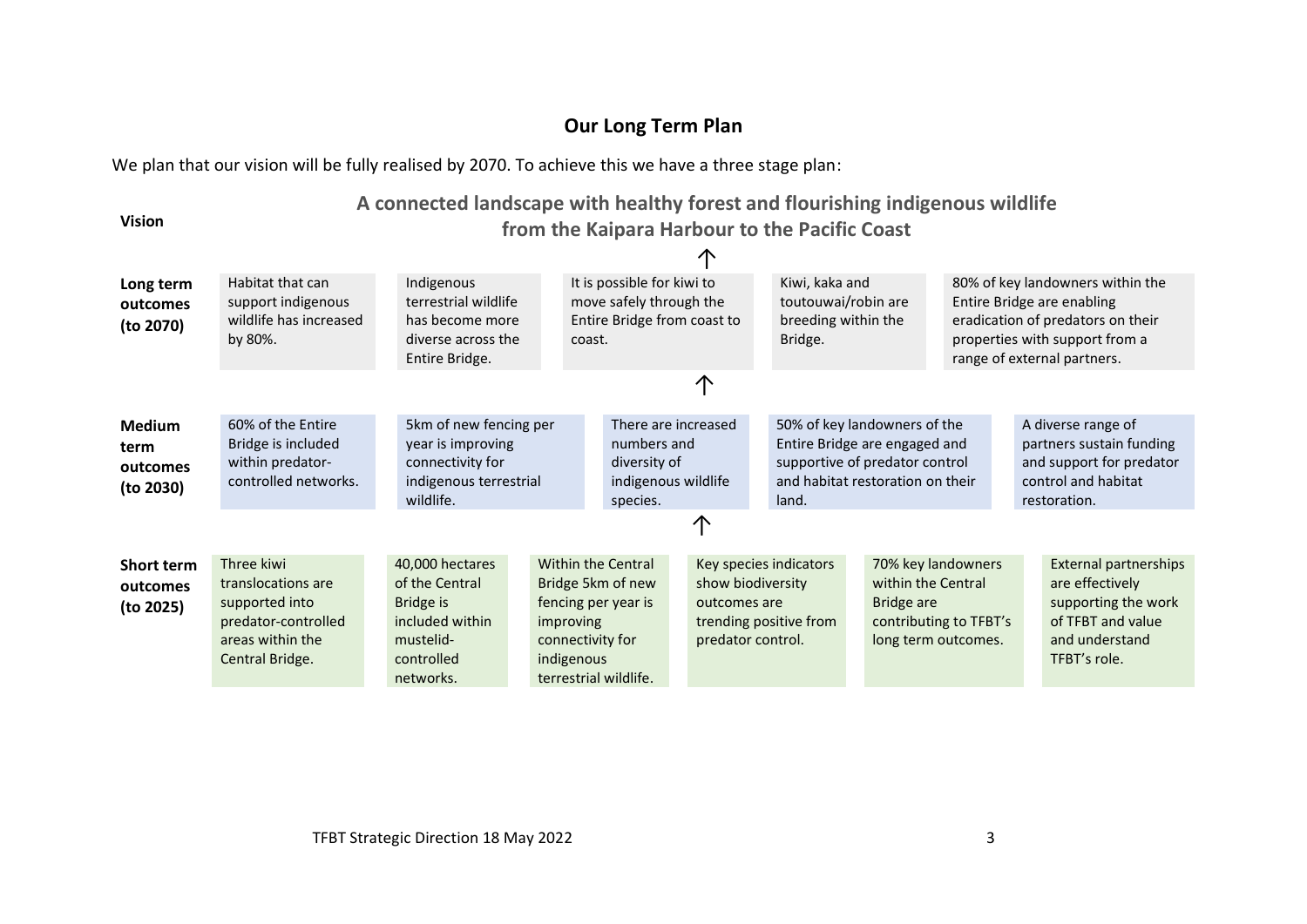### **Our Values**

The Forest Bridge Trust is a value based organisation built upon respect, empathy and integrity. These values provide a framework for how we operate as an organisation and how we work with others.

| <b>VALUES</b>        |                                                                                                                                                                                                                                                                                                                                                |
|----------------------|------------------------------------------------------------------------------------------------------------------------------------------------------------------------------------------------------------------------------------------------------------------------------------------------------------------------------------------------|
| Respect              | We act with respect in all that we do.<br>We respect what makes people different, recognising and<br>$\bullet$<br>valuing the multiple and diverse perspectives of those we work<br>with.<br>We respect the mana and tapu of individuals, and the<br>$\bullet$<br>communities we work with                                                     |
| Empathy<br>Integrity | We will always listen to the point of view of others and try to<br>$\bullet$<br>reach a common ground where possible.<br>We continually try to understand the culture and environment of<br>$\bullet$<br>the communities we are working with to enhance our empathy.<br>We act with integrity, openness and honesty at all times.<br>$\bullet$ |
|                      |                                                                                                                                                                                                                                                                                                                                                |

# **Mana Whenua**

Our relationship with mana whenua is critical in the achievement of our vision. Since the conception of the Forest Bridge Trust we have seen them as key partners and worked with them in a range of diverse ways. We acknowledge and recognise:

- that Te Tiriti o Waitangi as the founding document of Aotearoa New Zealand and we recognise the rights of, and our responsibilities towards tangata whenua
- our actions should be shaped by Manaakitanga (the caring for those around us in the way we relate to each other) and Whanaungatanga (recognising the importance of kinship and lasting relationships)
- We strongly value Kaitiakitanga as a core principle (valuing the stewardship and guardianship and our relationship with the natural world) and see this as essential to our practice and our organisational vision.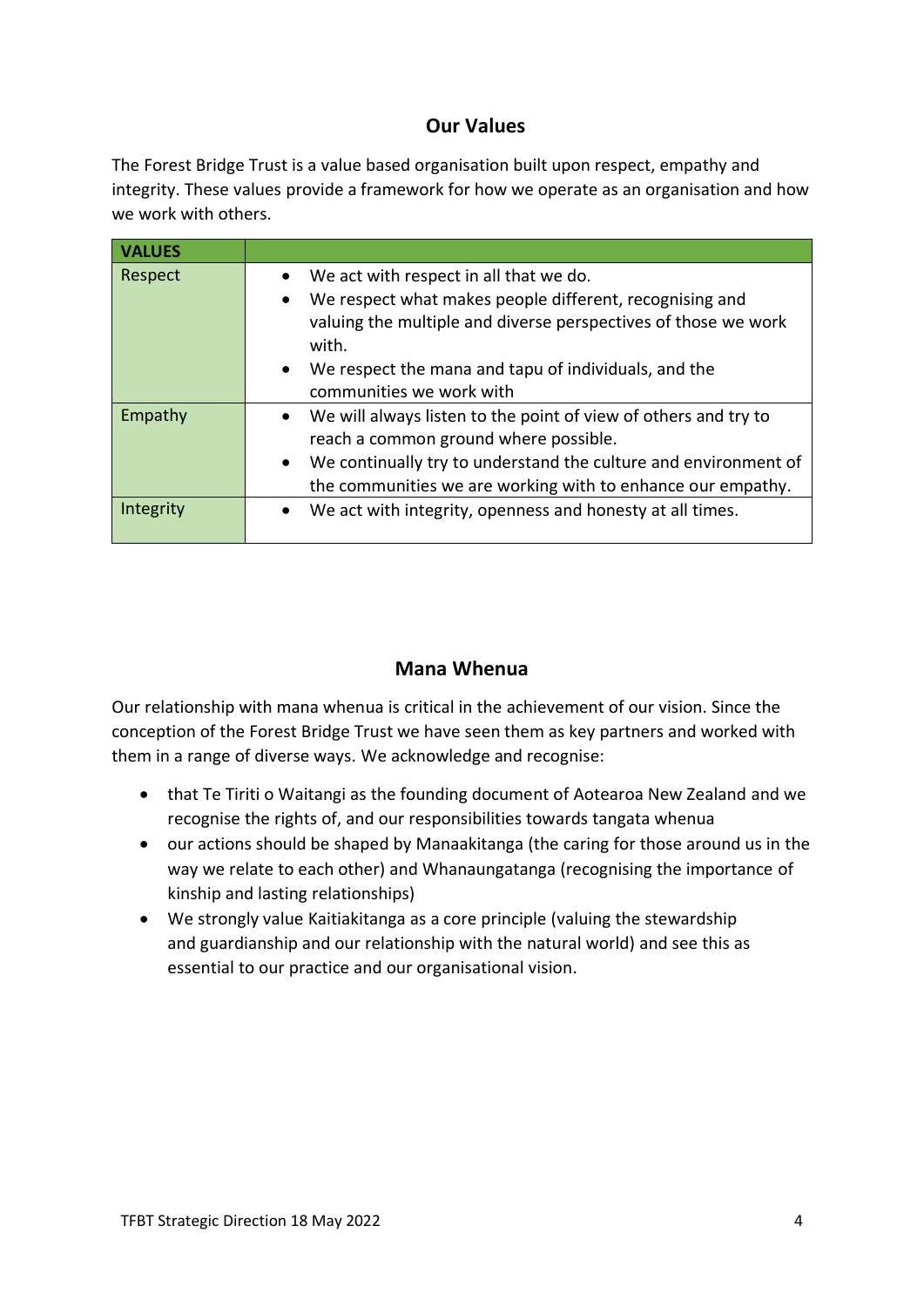## **Collaboration and Engaging Our Community**

The Forest Bridge Trust is a landscape scale initiative. This means working collaboratively at a scale which natural ecosystems tend to work best and where there is greatest opportunity to deliver real and lasting benefits - thinking BIG! Working in this way makes it possible to deliver greater environmental, and social benefits that are more difficult to achieve when focusing on smaller, individual sites. It also improves functional links between habitats so they are more resilient.

Working **collaboratively and engaging with all members of the community** underpins the work of the Trust. As our aims and objectives states we recognises the diversity of the communities within our rohe and looks to work with them based on their expectations and needs. To achieve this TFBT has developed a place-based connectivity approach to engaging with landowners with the aim of inspiring, enabling and supporting people so they may become active stewards, guardians or kaitiaki of the area they live within.



Individuals are supported to take action. Individual action is connected to form hubs of action protecting strategically important areas. Halos of protection are created around hubs, which slowly expand outwards. Interconnected networks are created across the landscape.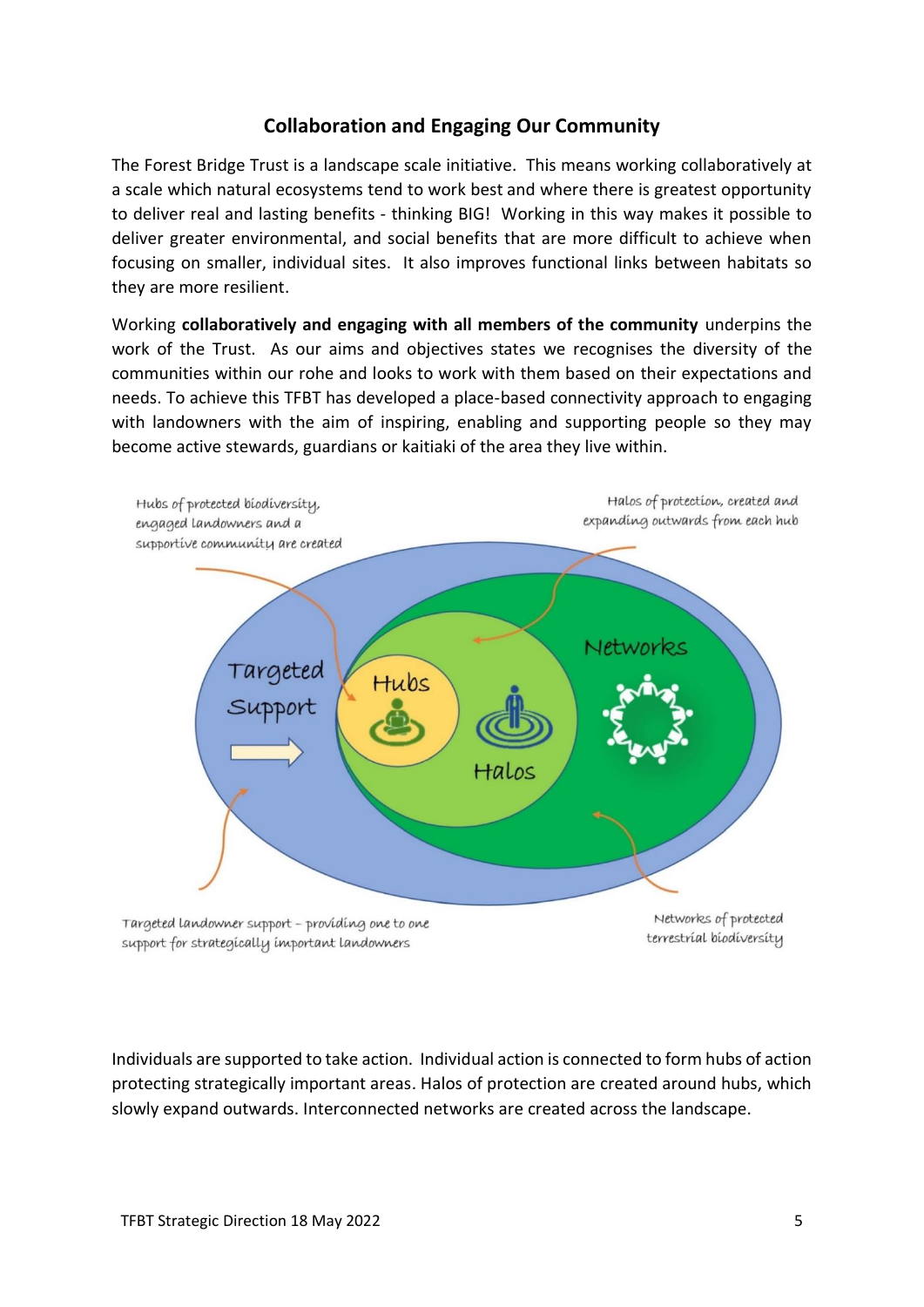The Forest Bridge Trust recognises the important work being done by the many groups and initiatives within the Forest Bridge rohe and the value to be gained from connecting and working with these groups and initiatives to achieve common goals. TFBT also acknowledges that the vast number and diversity of group's means there are many ways to work together.

Below is a diagram showing the types of relationships TFBT will (and has) developed with other groups.

| We are CO EXISTING                                    | We are NETWORKING                                                                                                | We are CO-OPERATING                                                                                          |
|-------------------------------------------------------|------------------------------------------------------------------------------------------------------------------|--------------------------------------------------------------------------------------------------------------|
| Know about each other but no<br>regular communication | Established rapport and<br>relationship with each other.<br>Informal discussions<br>Information and data sharing | Common interests identified.<br>Come together on specific<br>issues/projects.<br>Some exchange of resources. |
| We are COMMITTED to                                   | We are COLLABORATING                                                                                             | We are PARTNERING                                                                                            |
|                                                       |                                                                                                                  |                                                                                                              |

*This does not include relationships we have statutory or legal authorities, such as mana whenua, agencies or funders*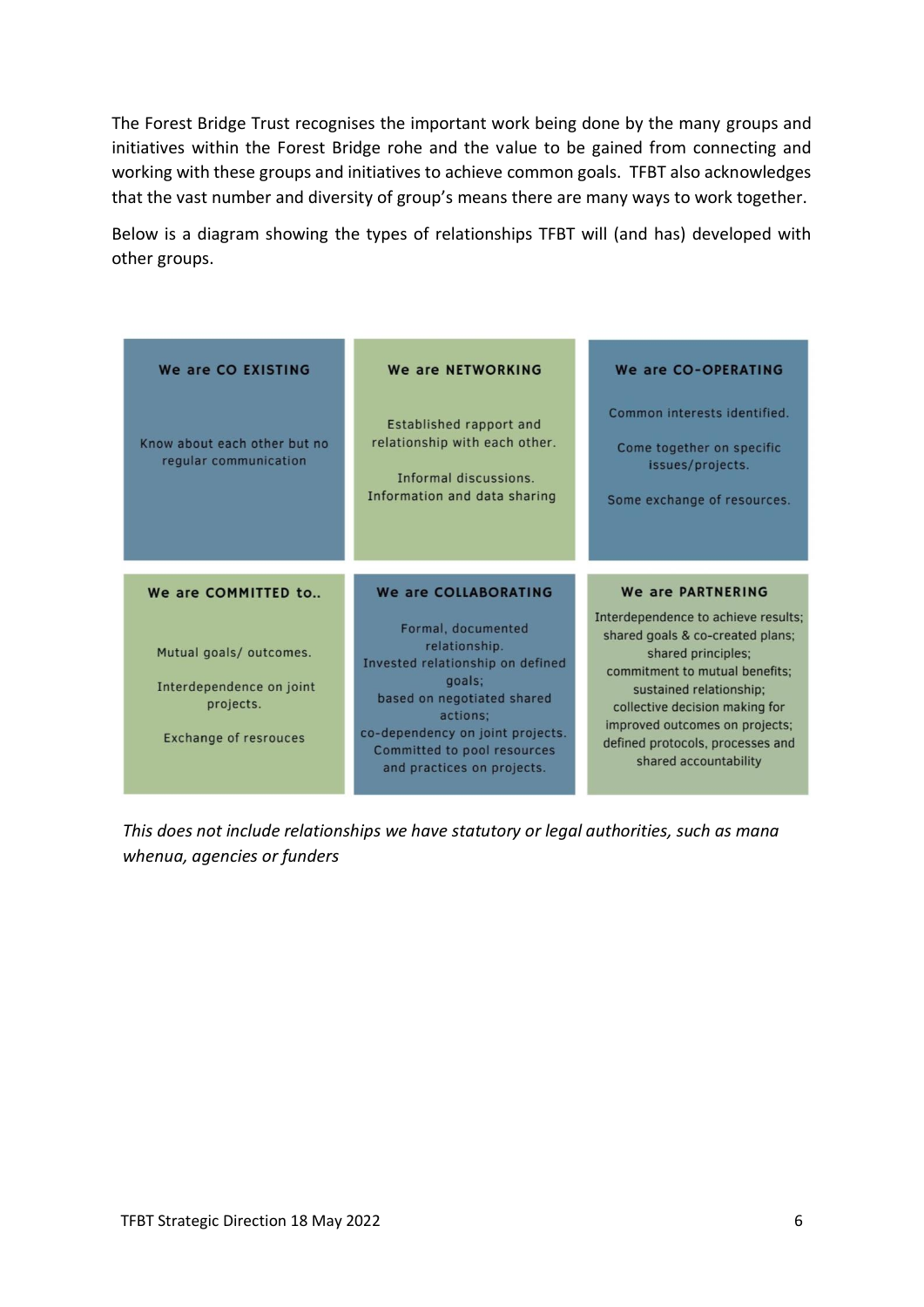### **Volunteering for the Forest Bridge Trust**



The Forest Bridge Trust is very keen to involve volunteers into its programme. In fact, volunteering is critical to what we do. Volunteers can be involved in a wide range of ways, and we actively encourage them to be involved not only in delivering our programme but also in developing our longer-term plans.

Our Philosophy towards volunteering is:

*"Volunteering is at the heart of the community engagement work of the Trust. The Forest Bridge Trust volunteers bring unique talents, skills and knowledge to assist in the protection, enhancement and connection of forests, wetlands and other landscapes that help provide a safe habitat for our indigenous wildlife. In return we provide a unique experience that values the volunteer's skills and contribution and recognises that without them, the Trust would not be able to achieve its goals".*